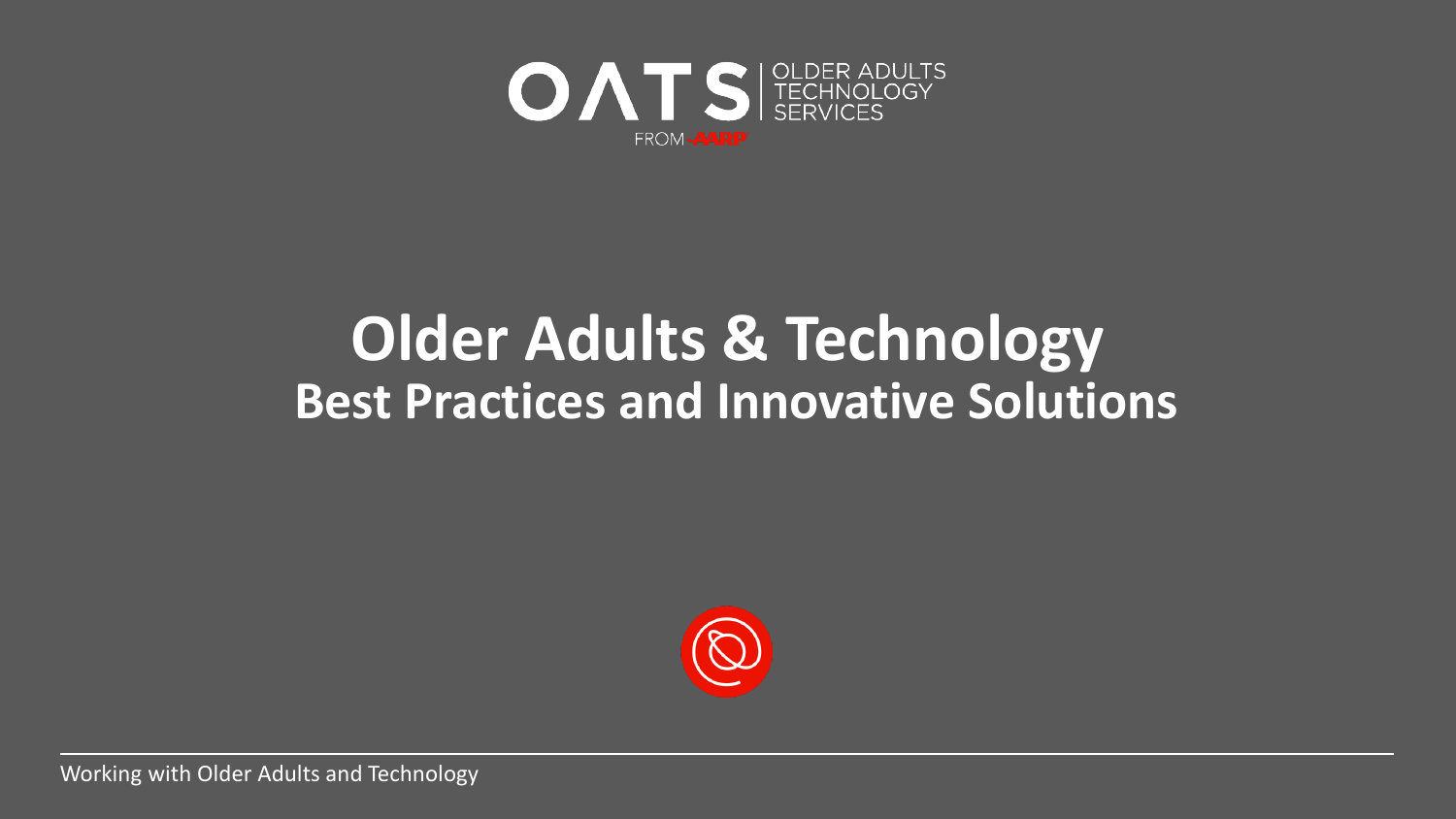



- The OATS Approach: Mission & Program Design
- Older Adult Learners and Tech
- Resources

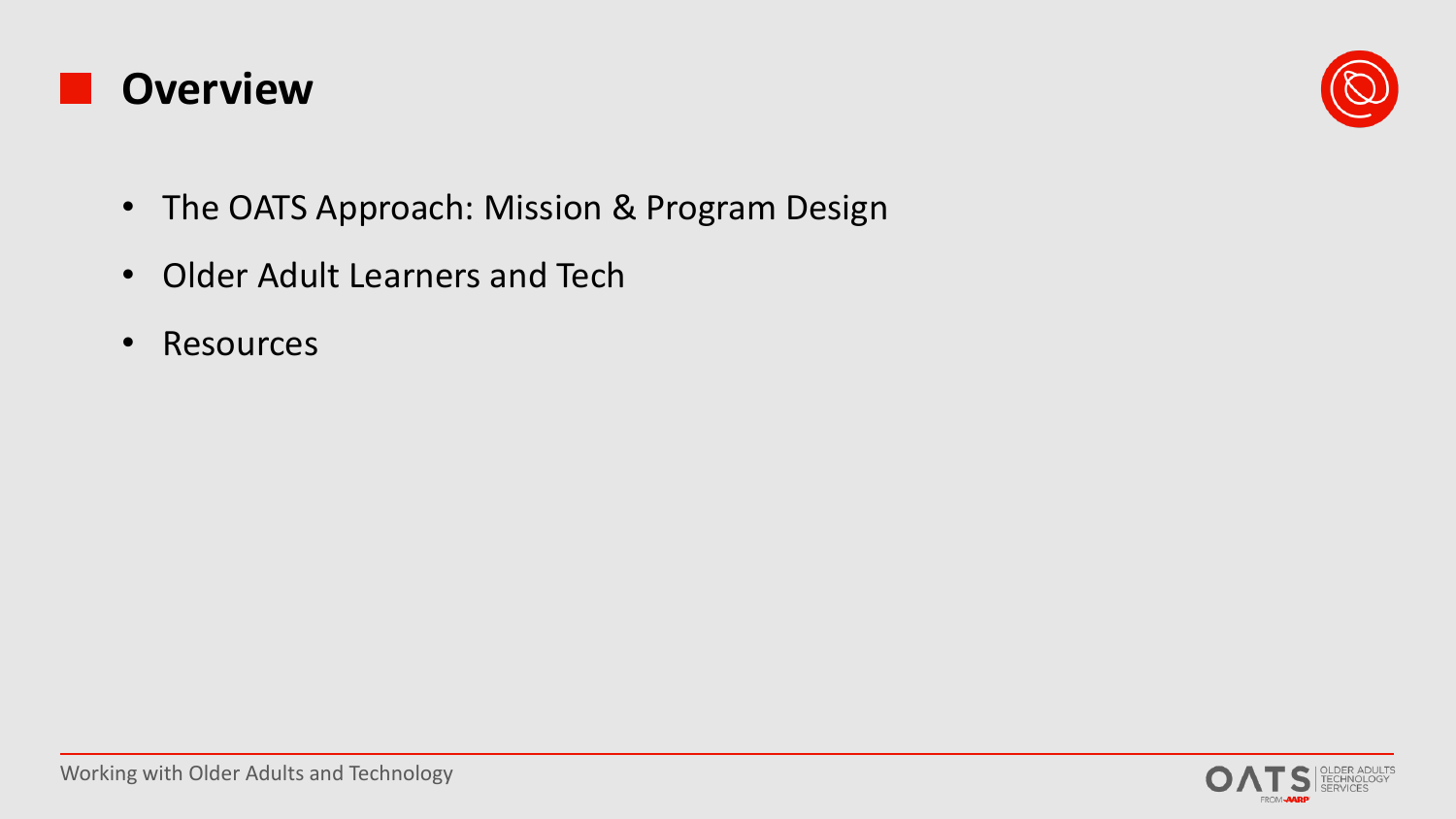

# **The OATS Approach**

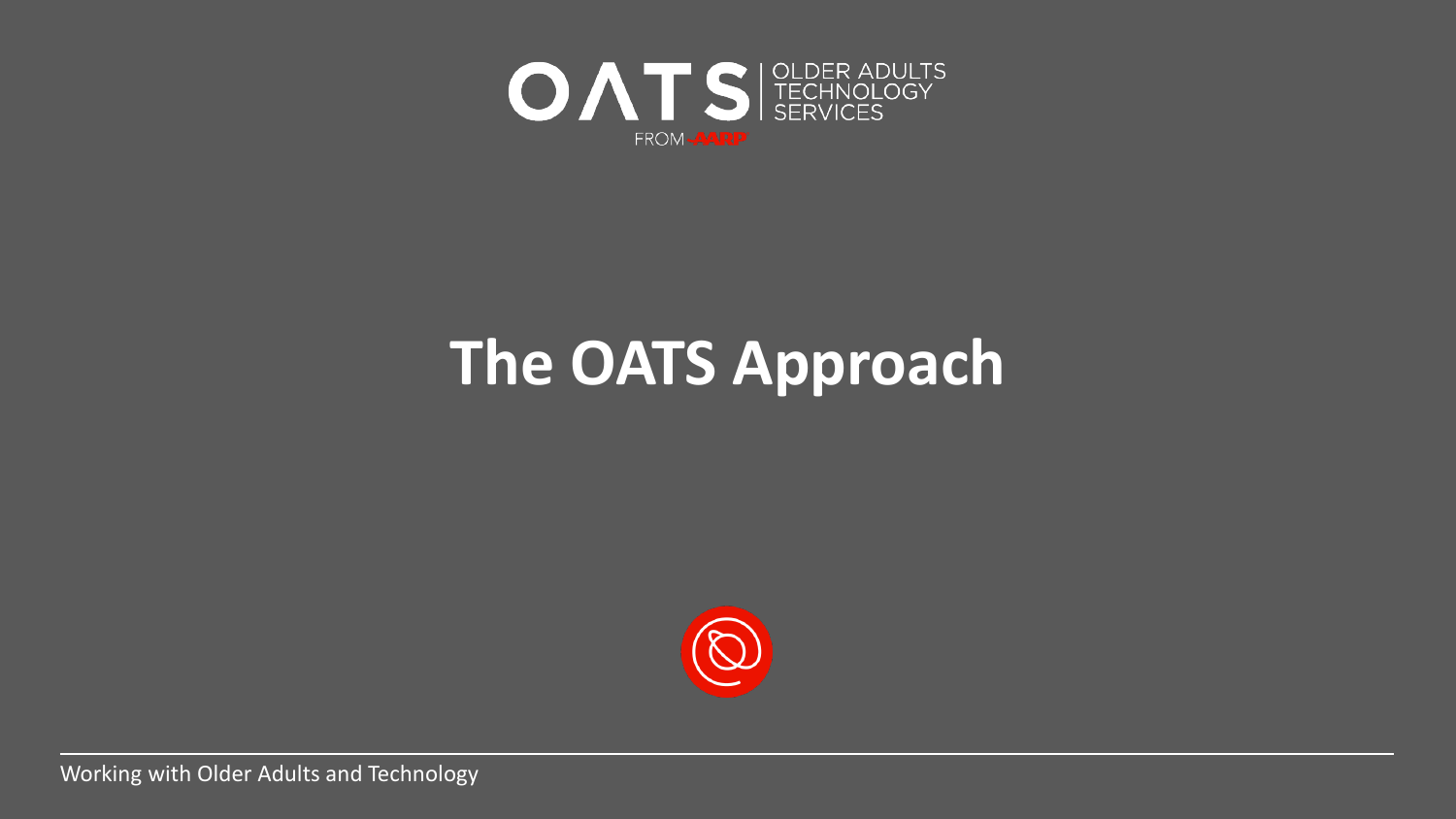## **Mission and Philosophy**

#### *Harnessing the power of technology to change the way we age*

- Technology as a conduit to empowerment
- No one-size-fits-all approach to successful technology training
- Inclusive, participant-driven, active learning
- Metrics matter
- 5 Impact Areas





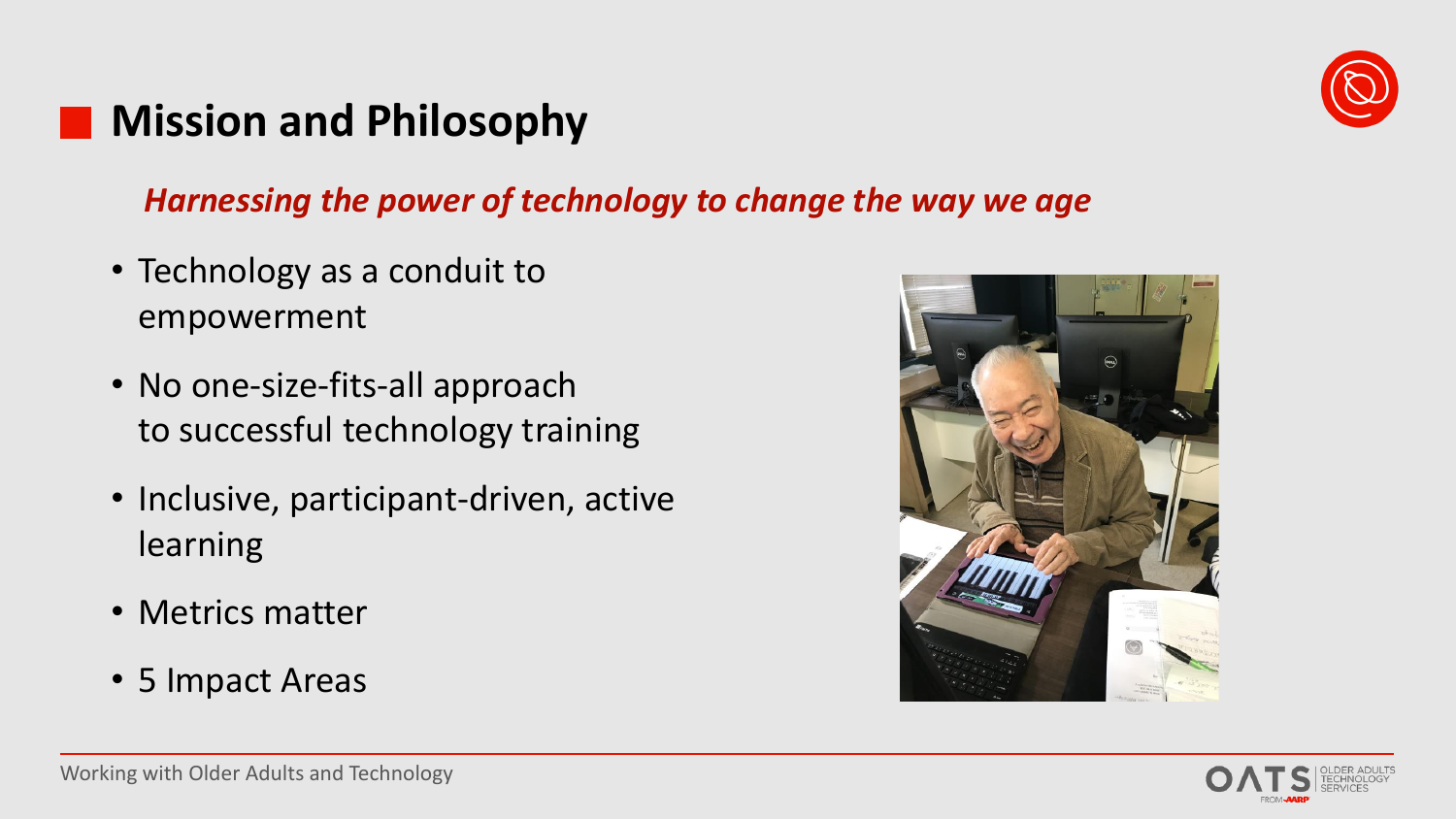## **OATS Approach to Program Design**

- Be an aging optimist
- Focus on special qualities of older adults
- Person-centered
- Trauma informed
- Role of creativity
- Application of skills
- Active engagement





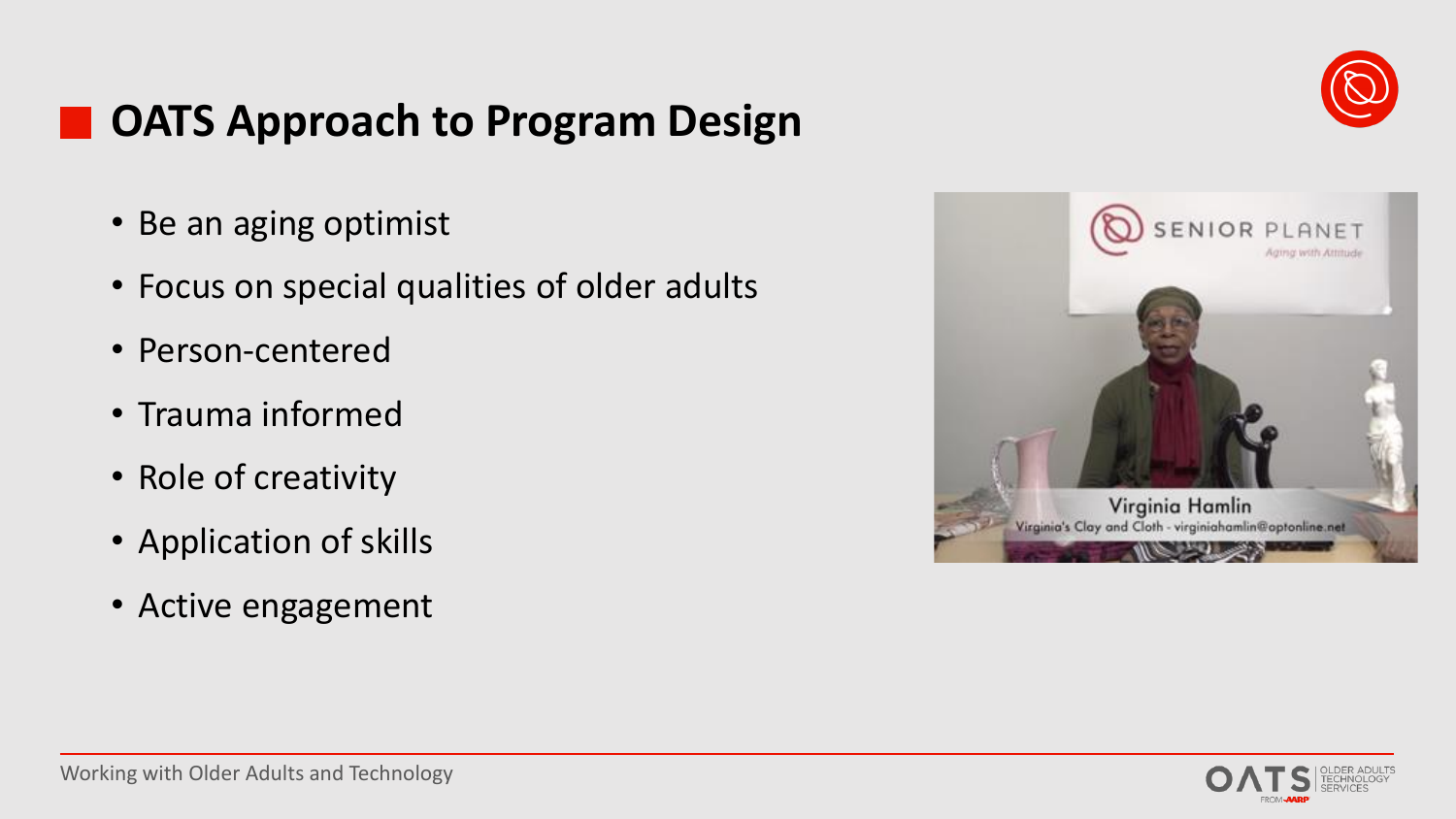

# **Older Adult Learners and Tech**

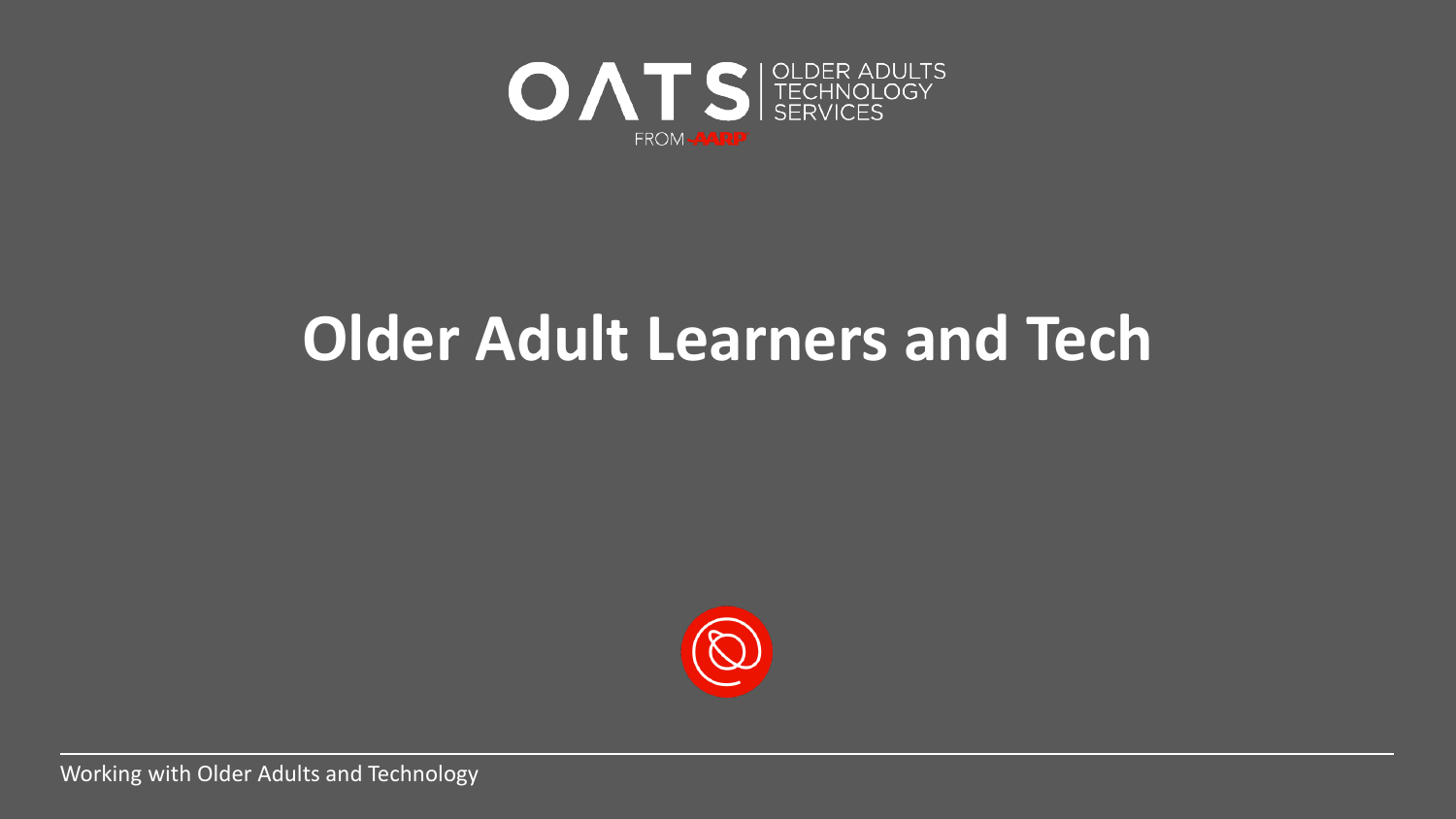

## **Myths about Older Adults and Tech**

- Seniors can't learn new technology
- Seniors don't want to learn new technology
- Seniors need senior-specific devices

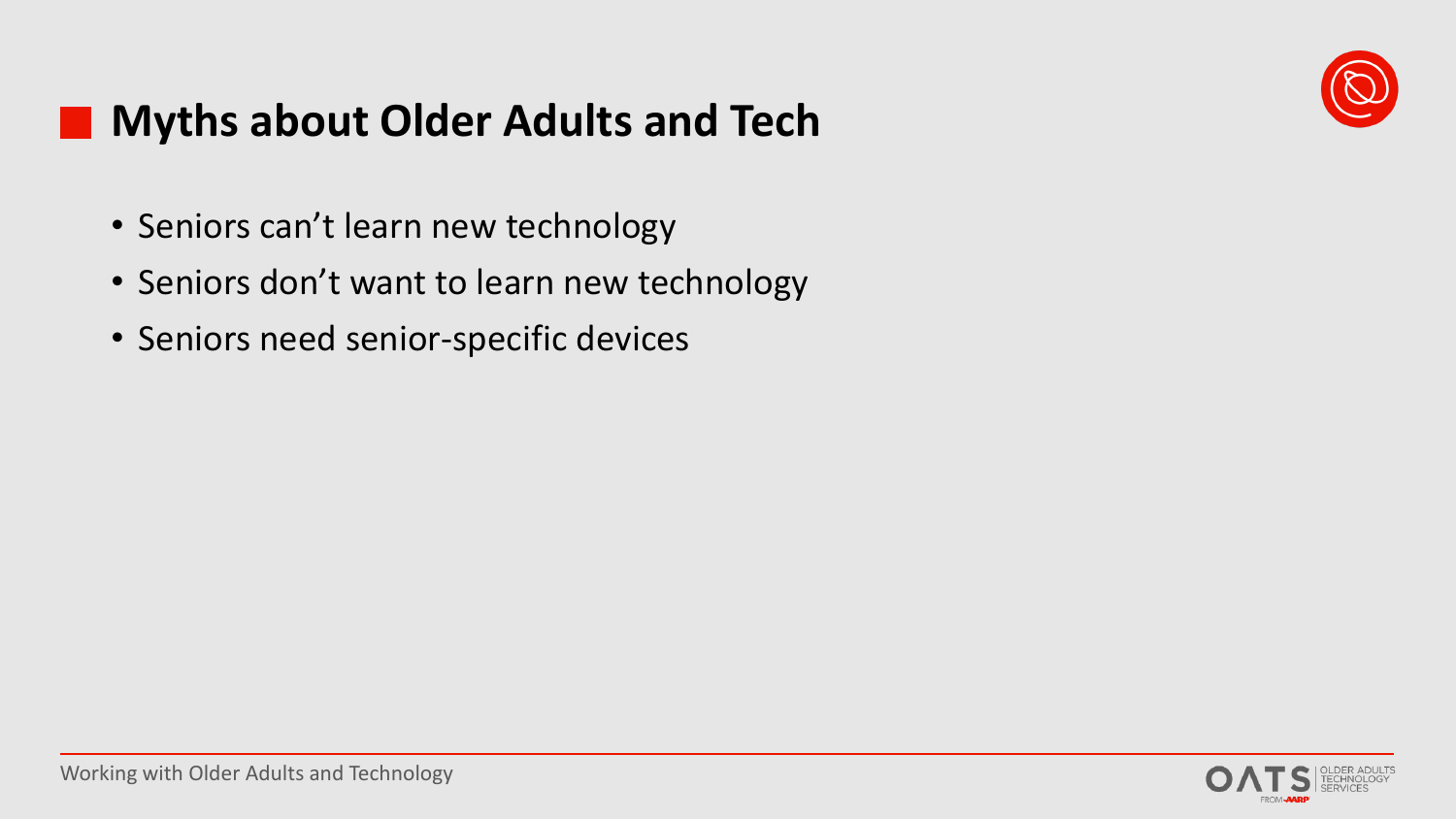## **Overcoming Barriers**



- Digital fluency
- Accessibility
- Security
- Privacy

#### **Best Practices**

- Respect & patience
- Explain jargon
- Draw on participants' experience
- Give relevant examples
- Present pros and cons





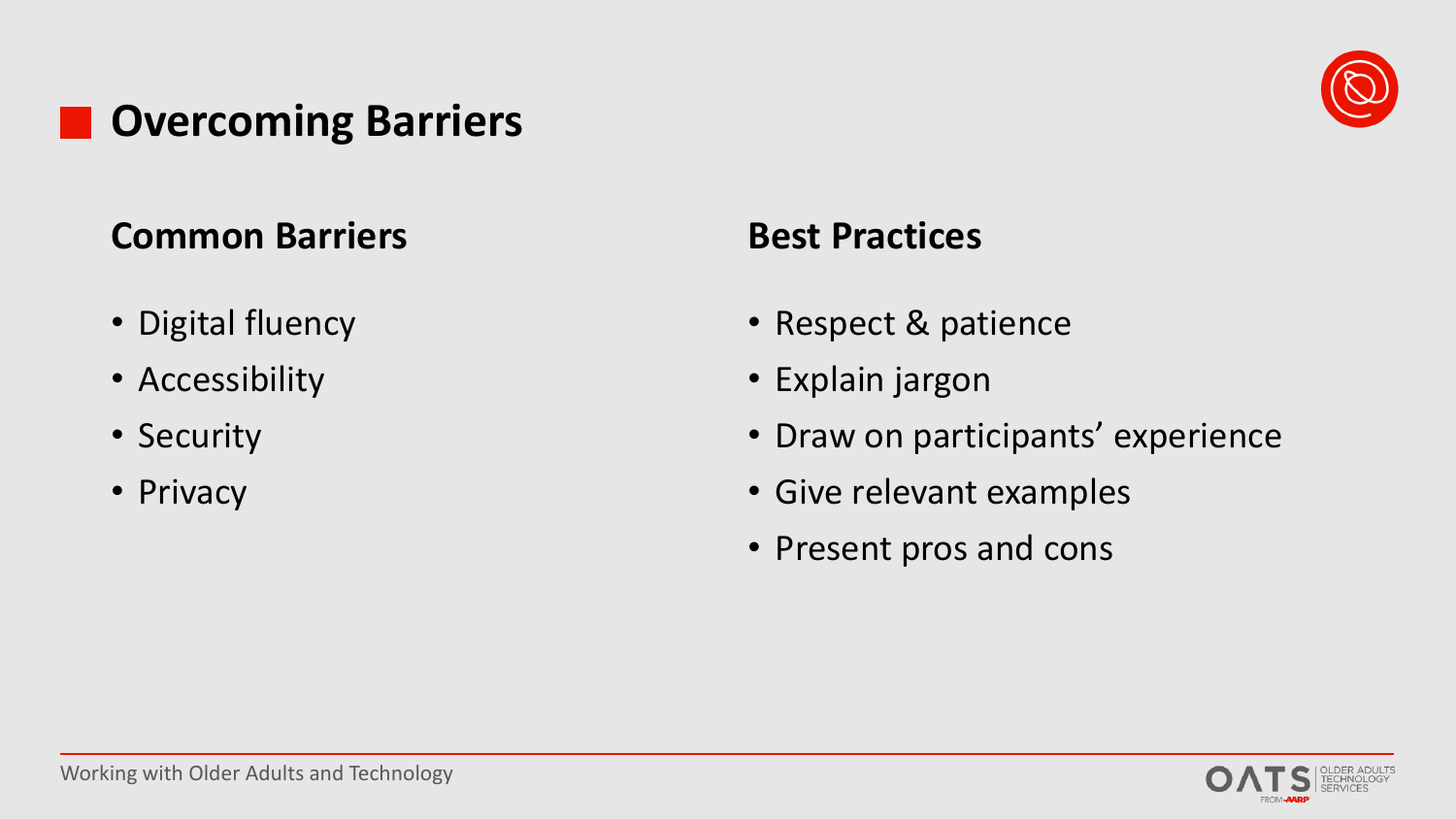

## **Unique Qualities of Older Adult Learners**

- Intrinsic motivation to learn
- Lifetime of experience
- Learn best through:
	- Exposure and hands-on practice
	- Repetition
	- Moderate pacing
	- The use of supporting materials (demonstrations as well as written materials when possible)

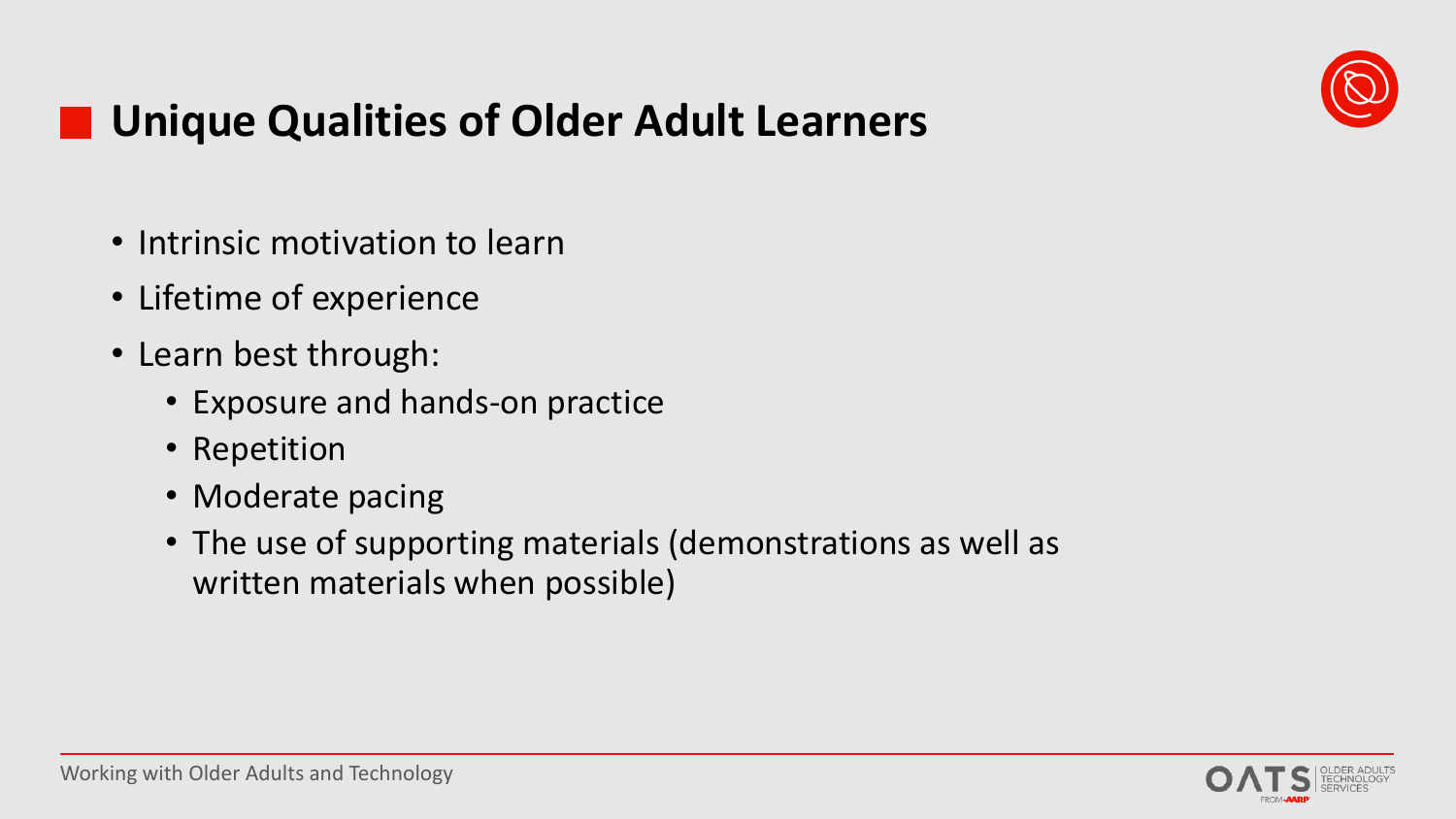## **Supported Learning**

Some cognitive & learning abilities slow with age

- Speed of processing
	- Moderate pace
	- Patience is key!
- Selective attention
	- Reduce distractions
- Language
	- Clearly explain jargon and new concepts
- Working memory
	- Build-in repetition and review
	- Offer supporting materials



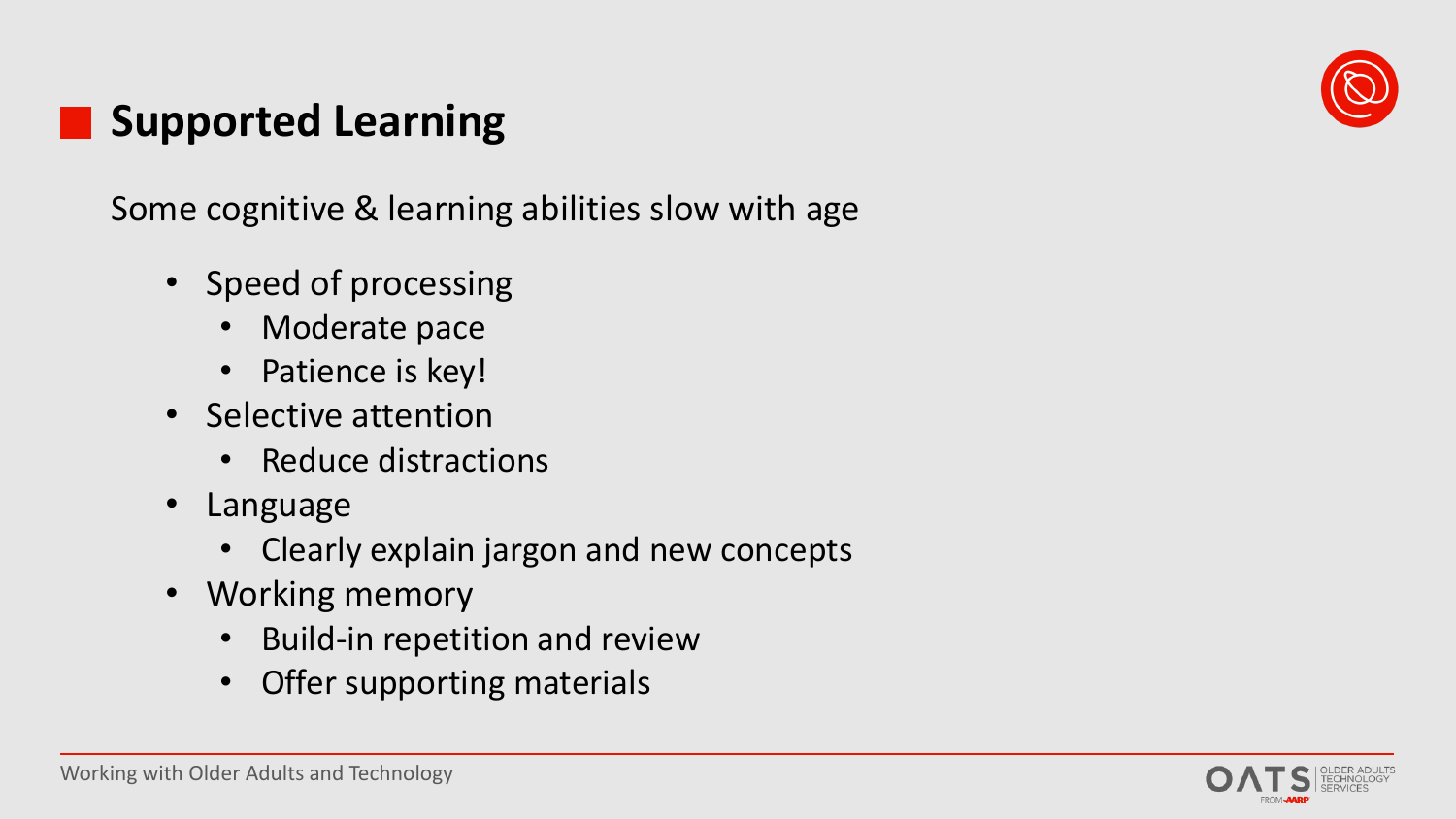

## **Supported Learning**

Some cognitive abilities work better with cuing:

- Episodic memory
	- Encourage learner to connect new material to personal experiences
- Semantic memory
	- Relevant analogies
- Executive function
	- Supporting materials with images for tech skills
	- Hands-on practice with an instructor who offers reminders rather than completing the task for the learner

Institute of Medicine. 2015. Cognitive Aging: Progress in Understanding and Opportunities for Action. Washington, DC: The National Academies Press.

Rabbitt, P. 2020. The Aging Mind: An Owner's Manual. Routledge

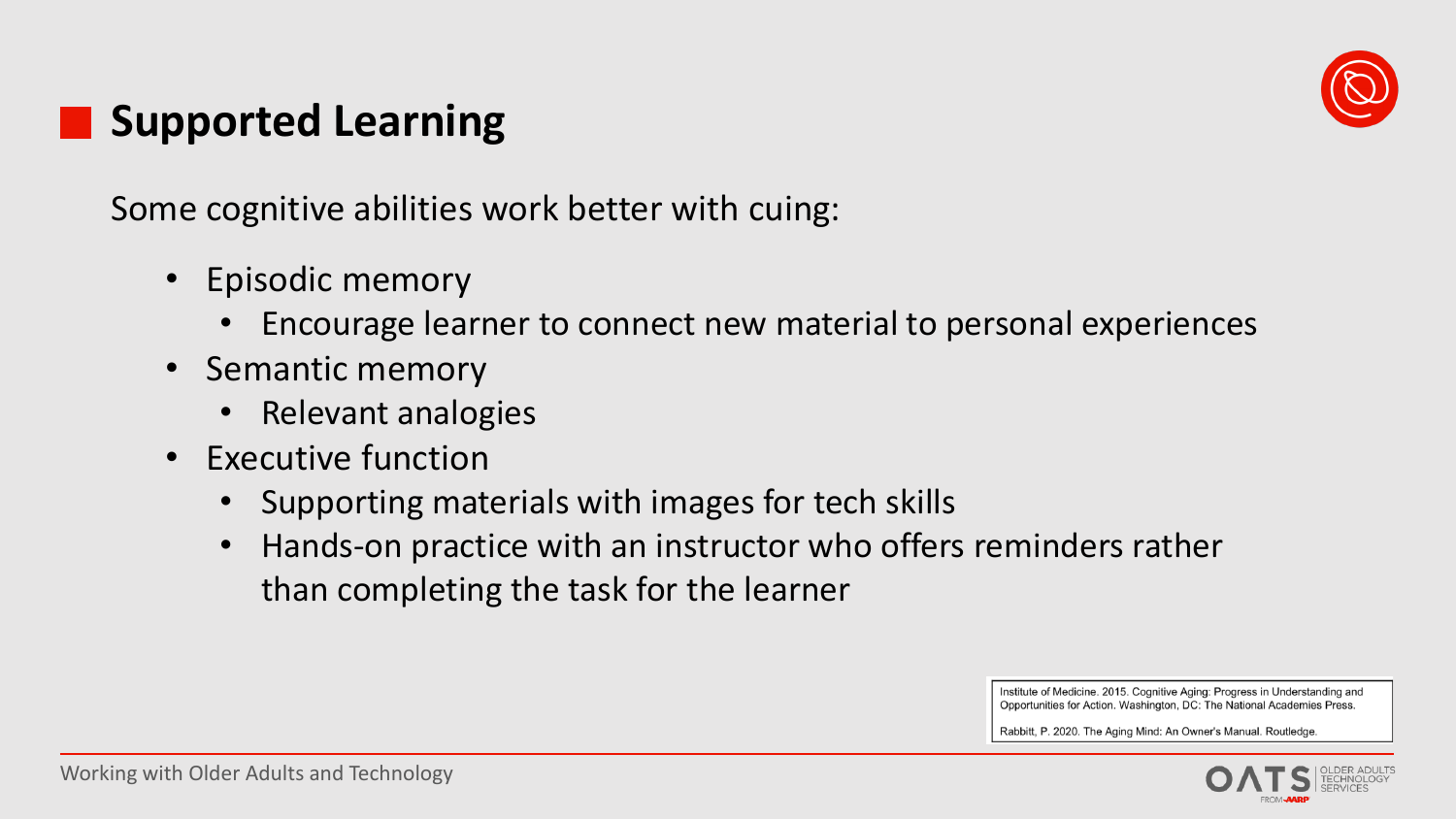

## **Assessing Tech Skills**

- Understanding exposure
- Measuring interest
- Finding relevance

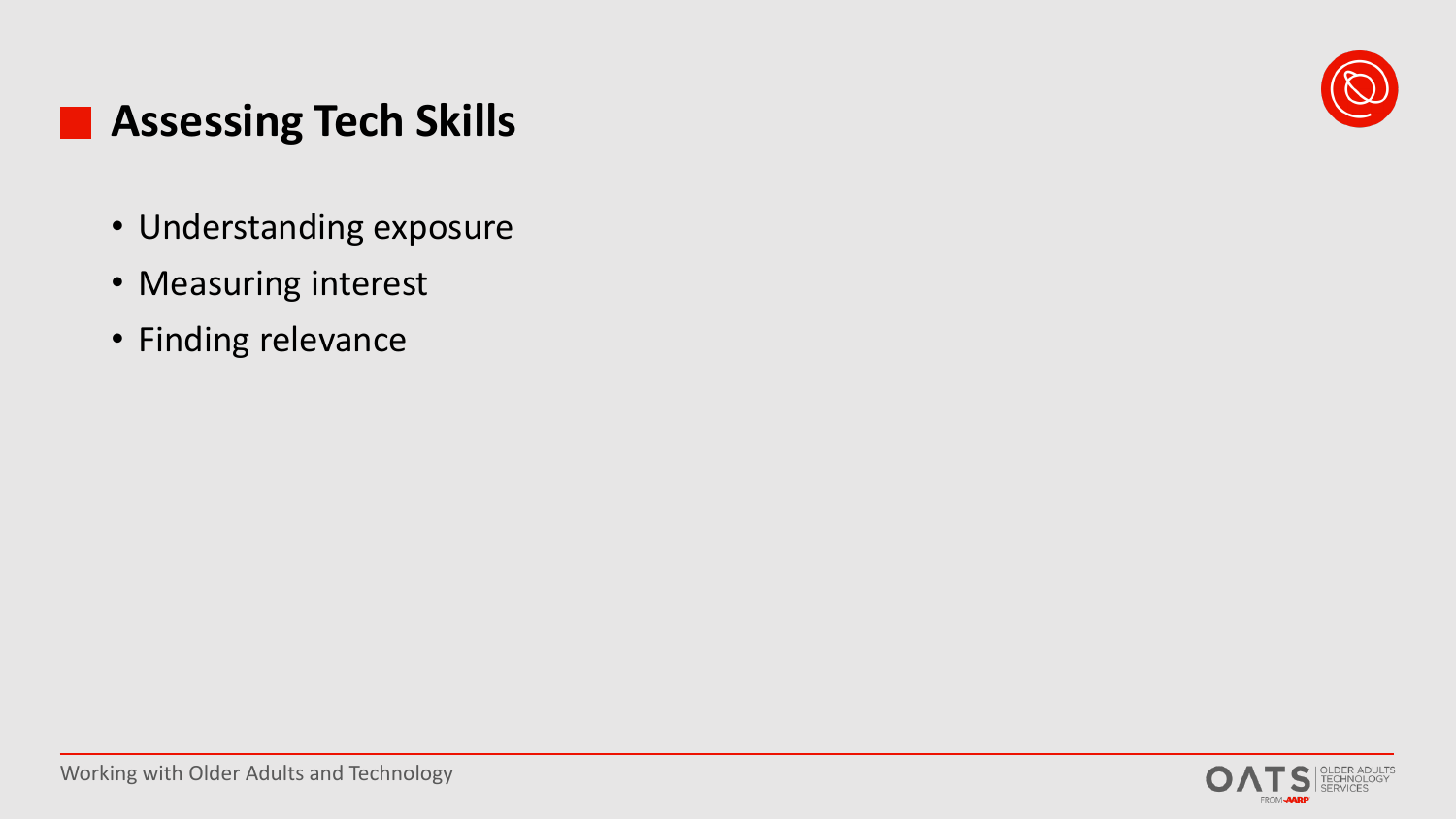

## **Resources**

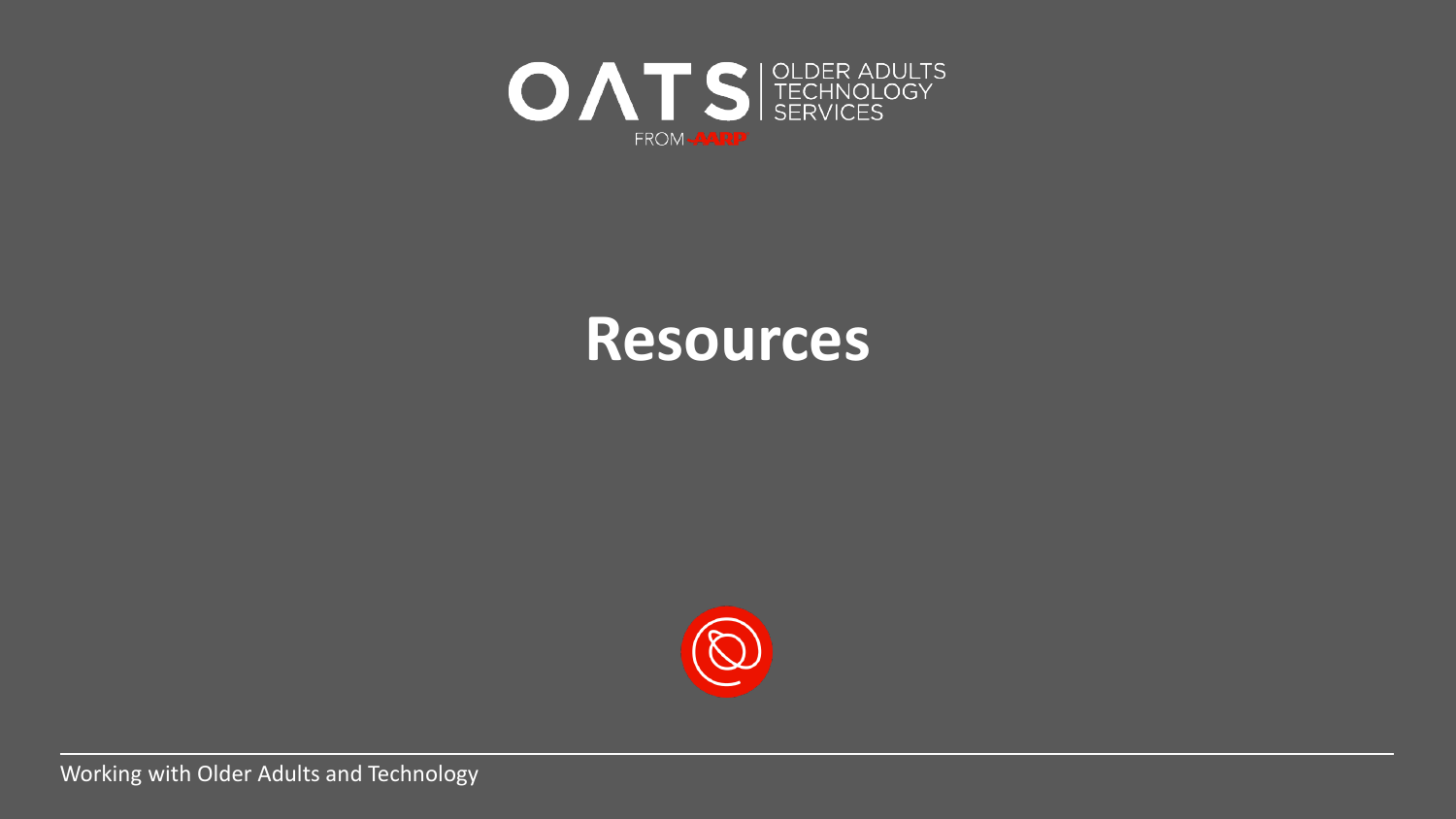### **Resources: Tech Help**

- Meet Us Online: [SeniorPlanet.org](https://seniorplanet.org/)
- Online resources:
	- Online Classes
	- Zoom Resources
	- Tech Tip Videos
- Newsletters
- Senior Planet National Hotline
	- 888-713-3495